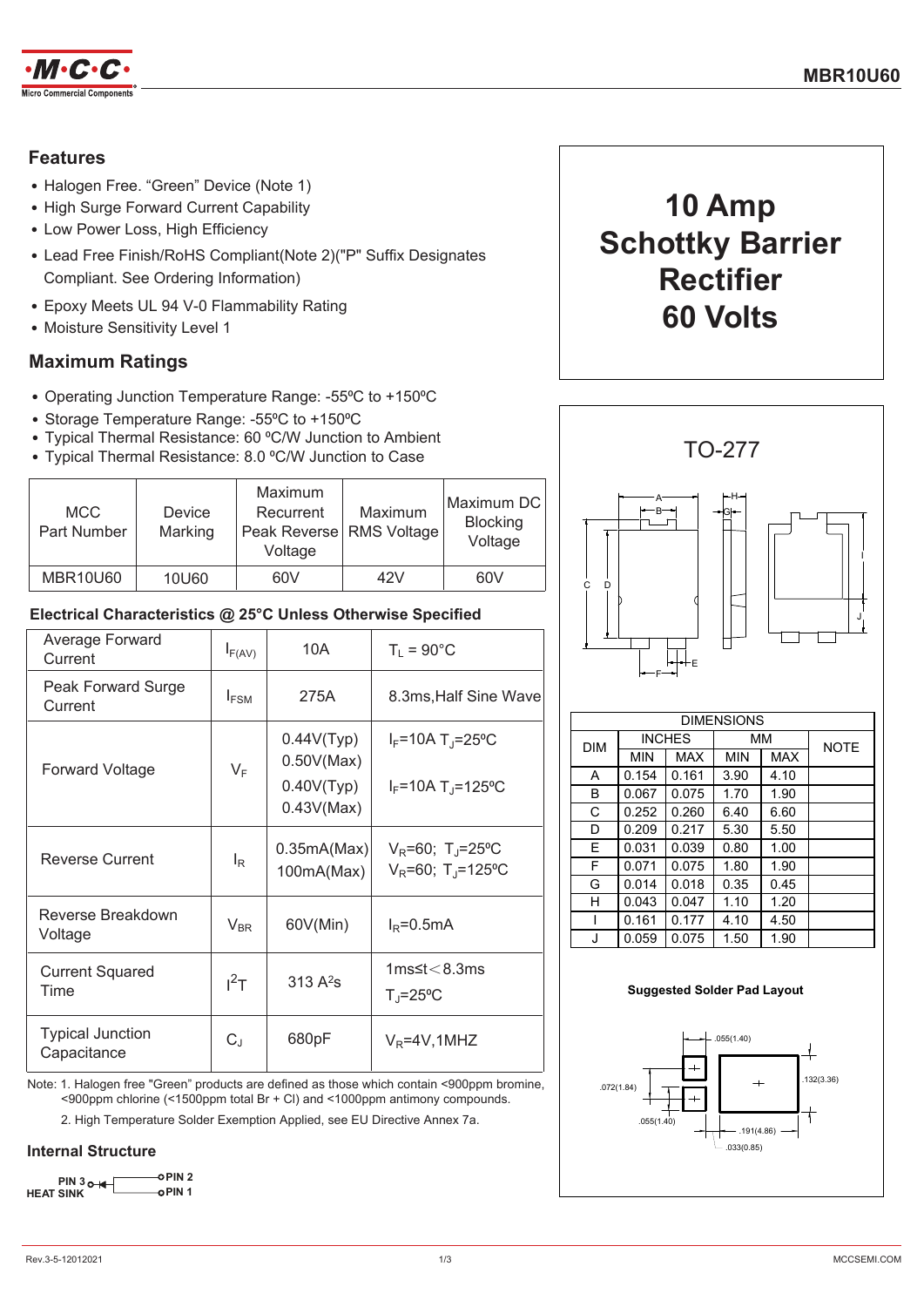

# **Curve Characteristics**



Fig. 3 - Typical Instantaneous Forward Characteristics



Fig. 5 - Capacitance Characteristics